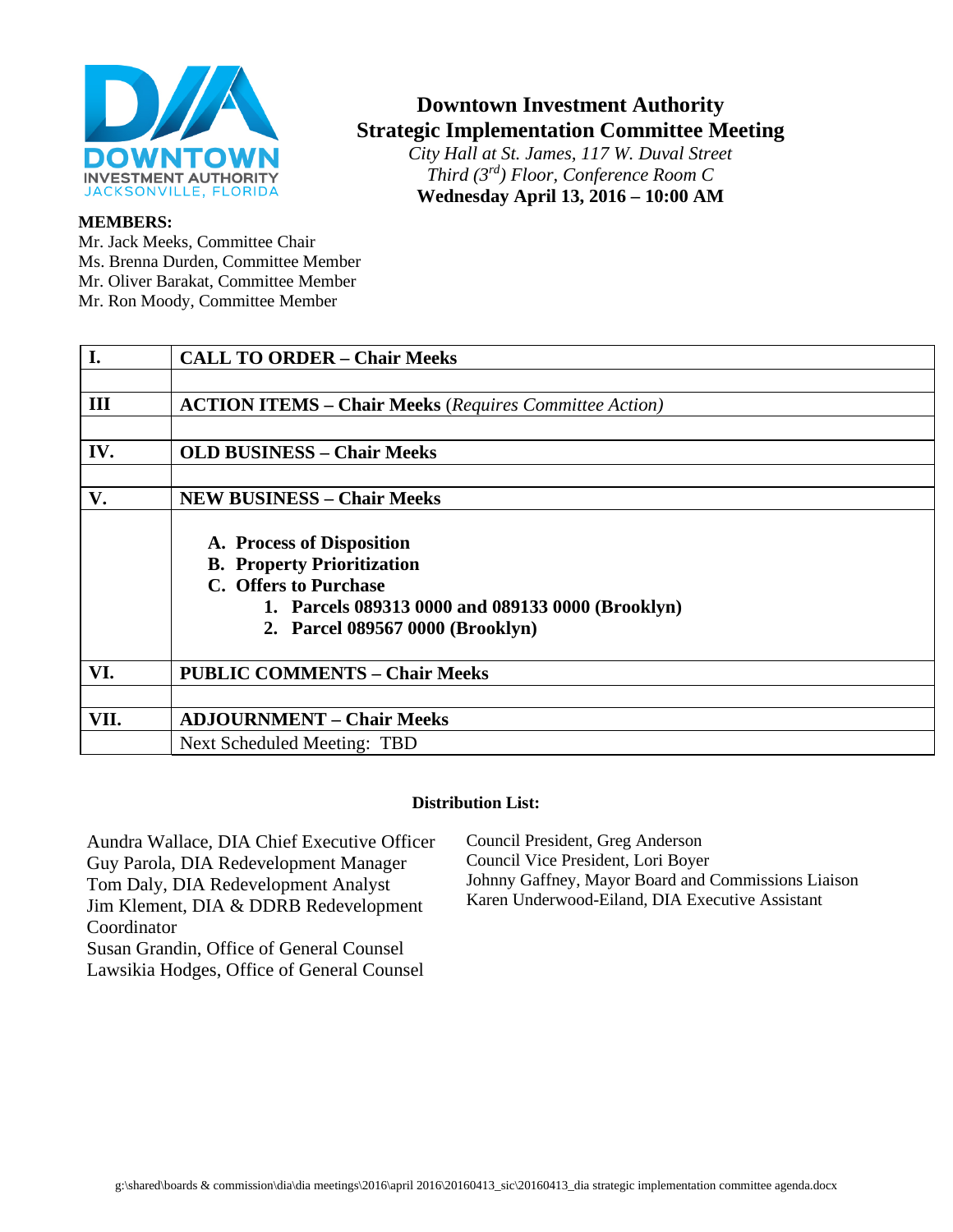

#### **Downtown Investment Authority Regular Meeting**

**City Hall at St. James 117 West Duval St., 3rd Floor, Conference Room C** *Wednesday, April 13, 2016 - 2:00 p.m.*

*DIA Strategic Implementation Committee Meeting Minutes*

**Committee Members Present:** Jack Meeks, Committee Chair, Brenna Durden, Esq., and Ron Moody

**Other Board Members Present:** Jim Bailey, Chair, and Oliver Barakat

**Council Members Present:** Council Vice President Lori Boyer, Council Liaison to DIA

**Mayor's Staff:** Dr. Johnny Gaffney, Mayor's Liaison to Boards and Commissions

**DIA Staff:** Aundra Wallace, Guy Parola, Tom Daly, and Karen Underwood-Eiland

# **I. CALL TO ORDER**

## **II. OLD BUSINESS**

*None.*

## **III. NEW BUSINESS**

Committee Chair Meeks convened the meeting at 10:00 a.m.

## **Process of Disposition**

Tom Daly provided an overview Florida Statutes 163.380 - Disposal of property in community redevelopment area.

Committee Member Ron Moody stated that there were two (2) major categories of appraisals. A restrictive report or a full appraisal report.

## **Property Prioritization and Offers To Purchase Brookly Parcels**

Committee Chair Jack Meeks inquired about vacant lots not being sold because they have a strategic value with adjacent properties or because they tie into other properties that would have some development opportunity.

Dr. Gaffney commented about bundling lots.

Guy Parola discussed the Brooklyn and Lavilla Parcels. A copy of a map was provided.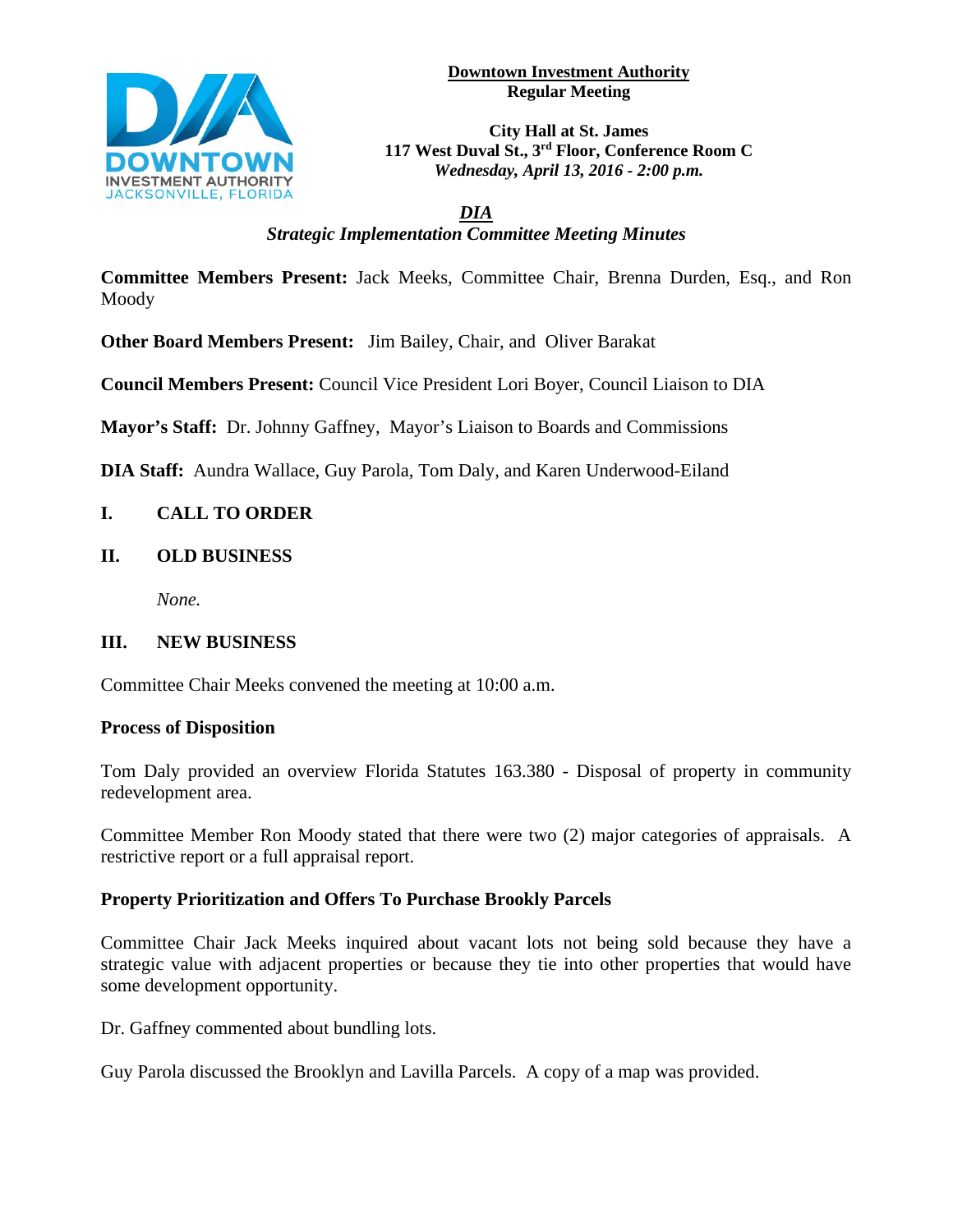Downtown Investment Authority Strategic Committee Meeting Wednesday, April 13, 2016 Page 2 of 5

CEO Wallace discussed the LaVilla Neighborhood Development Strategy Request for Proposal ("RFP"). A result of the LaVilla Neighborhood Development Strategy RFP would be the opportunity to move forward with a disposition for the five (5) parcels for Lavilla and have developers respond to the RFP. He stated that a meeting will be forthcoming with Procurement regarding the RFP.

The Committee discussed Brooklyn parcels.

A MOTION WAS MADE BY COMMITTEE MEMBER DURDEN AND SECONDED BY COMMITTEE CHAIR MEEKS THAT THE COMMITTEE WOULD RECOMMEND TO THE FULL BOARD TO INSTRUCT THE STAFF TO MOVE FORWARD WITH THE PROCESS FOR THE SIX (6) SITES SHOWN ON THE BROOKLYN PARCELS DRAWING TO DISPOSE OF THOSE PROPERLY IN REGARDS TO THE THREE (3) THAT HAS PROPOSALS INSTRUCTING THE STAFF TO CONSIDER THOSE PROPOSALS AND BRING THOSE THREE (3) TO THE FULL BOARD WITH A RECOMMENDATION FOR DISPOSITION.

#### **ABOVE MOTION WITHDRAWN BY COMMITTEE.**

Dr. Gaffney stated that the Board was doing a great job on vetting out this process.

Board Member Barakat stated that the (Brooklyn) piano keys are a big distraction. Putting the large development parcels and the improved properties (e.g. Snyder Memorial Church, Brewsters Hospital) on the market should be a priority. He wanted to think through before going the blanket sale of the piano keys.

Board Chair Bailey stated that the revenue from the parcels are minor and may not be recognized after the appraisal goes through.

Guy Parola considered bringing out more matured outline plan, and stated that more research would be needed before the Board should make a decision. He also suggested to bring them back before the Committee.

Committee Member Moody stated that there are already safeguards in place between the zoning, land use which would protect the Committee and assist with developing a plan.

CEO Wallace stated that the Community Redevelopment Area Plan is market driven and does not have a specific parcel regarding development, unless it is one of the catalytic projects. To his knowledge, there was not a specific catalytic project that was identified in the Redevelopment Plan for that area.

Committee Chair Meeks considered for the Committee to put this on hold and think about the parcels that DIA has, focus on Brooklyn, analyze the parcels as to how they would relate to potential development activity in light of what people has assembled. He suggested not responding to the offers yet until the Committee rethinks the position.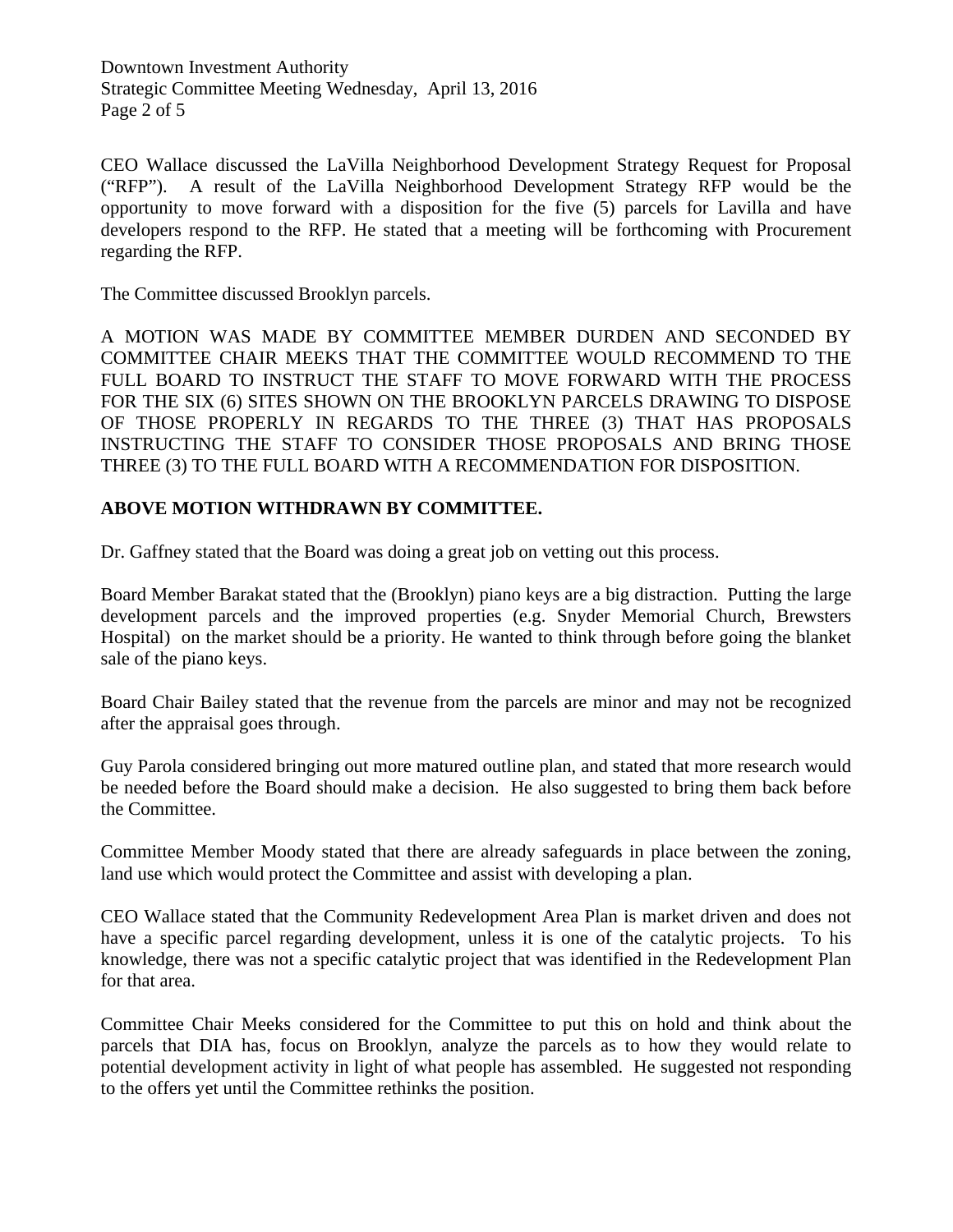Downtown Investment Authority Strategic Committee Meeting Wednesday, April 13, 2016 Page 3 of 5

Board Member Barakat stated that a strategic conversation is needed about improved versus nonimproved property.

Committee Chair Meeks recommended focusing on the offers for purchasing the piano key parcels in Brooklyn.

Committee Member Durden commented that she would like to have a better understanding of what would be done to the property. Committee Member Durden requested the Committee to create a priority list for the areas of interest. Committee Chair Meeks concurred.

Guy Parola stated that he hoped that will all come to light through the Lavilla Development plan. He also commented that he could take a look at the piano key parcels. Committee Chair Meeks stated that he could attend.

Committee Chair Meeks commented about Snyder and the vacant Sax Seafood restaurant. Guy Parola commented about someone with a potential interest in the property that walked with the architect and engineers. Board Member Barakat stated the DIA owns the property and there has to be something done with it to determine the true market liability of the property.

Committee Member Durden and Guy Parola attended several of the sites and Snyder is an absolute key piece of property in the heart of the City. She encouraged the Committee to ask staff to put together what is already known about the hurdles and draft an RFP to review at the next meeting. She requested staff to vet a draft RFP, Committee to provide feedback and bring the RFP back to the Board.

Board Chair Bailey preferred for the draft RFP to come back before the Committee.

Committee Member Durden stated that she was under the impression that the Committee would separate out Snyder and the restaurant parcel. Currently, she was not sure if those are the ones that should be prioritized and was curious if there are other properties that should be of a higher priority. She requested hearing other information that Guy Parola has gathered and then make a decision about sites to revisit.

Committee Chair Meeks asked Committee Member Durden to share her list of time sensitive properties. Board Member Barakat stated Brewster Hospital was a priority and shared his thoughts of either leasing or selling the property. From a catalytic prioritization Snyder is much more important. He discussed the tour of the Sax Seafood property and noted it was not catalytic in addition of being located adjacent to city-owned land.

Committee Member Durden stated that Sax Seafood should be added to the prioritization list because the Master plan would discuss that site in a significant way. The Master Plan would assist the Committee to determine how that area should be developed.

The Committee reviewed the parcels and discussed the shotgun houses in the LaVilla area and Genovar's Hall.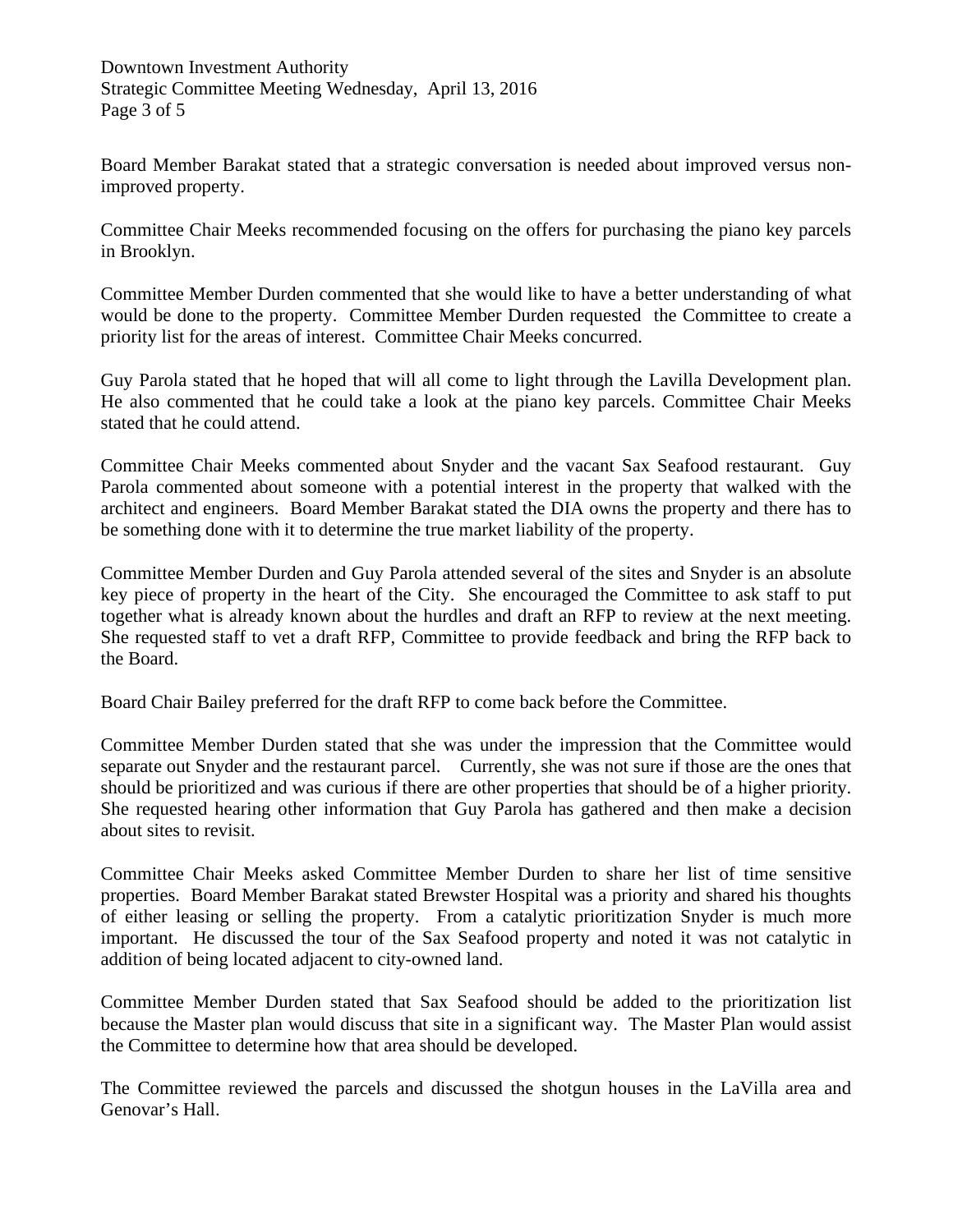Downtown Investment Authority Strategic Committee Meeting Wednesday, April 13, 2016 Page 4 of 5

Guy Parola commented that strong guidance was needed for disposition of Brewsters Hospital.

CEO Wallace recommended that a high priority be placed on Snyder Memorial Church.

Committee Chair Meeks reported when he was on the Jacksonville Economic Development Commission, an RFP came to the Board on Brewsters Hospital. After reviewing the math of what the City of Jacksonville put into it, versus the square footage came out to \$700 a square foot and he could not understand it.

Board Member Barakat agreed with CEO Wallace that due diligence research need to occur before being placed on the market and for the Committee to come to an agreement.

The Committee briefly discussed if there were lazy properties on the Southbank.

The Committee reviewed 324 Broad Street map.

DIA Board Chair Bailey commented that Snyder Memorial Churchwas critically important.

Committee Chair Meeks proposed the following property prioritization order:

- Snyder Memorial Church
- Shotgun houses
- Brewsters Hospital

CVP Boyer commented about the shotgun houses. She stated to keep in mind, if the RFP should be written with the following accommodations:

- A feature of a downtown walking tour
- Used in conjunction with Lavilla school of the Arts to activate value beyond use for office space or residence.
- Historical Exhibits

Committee Chair Meeks suggested staff to develop draft RFPs for the Snyder Memorial Church and the Sax Seafood site.

Guy Parola attended meetings with the nurses associations for Brewsters Hospital. He considered arranging a meeting with them to find out what they anticipate.